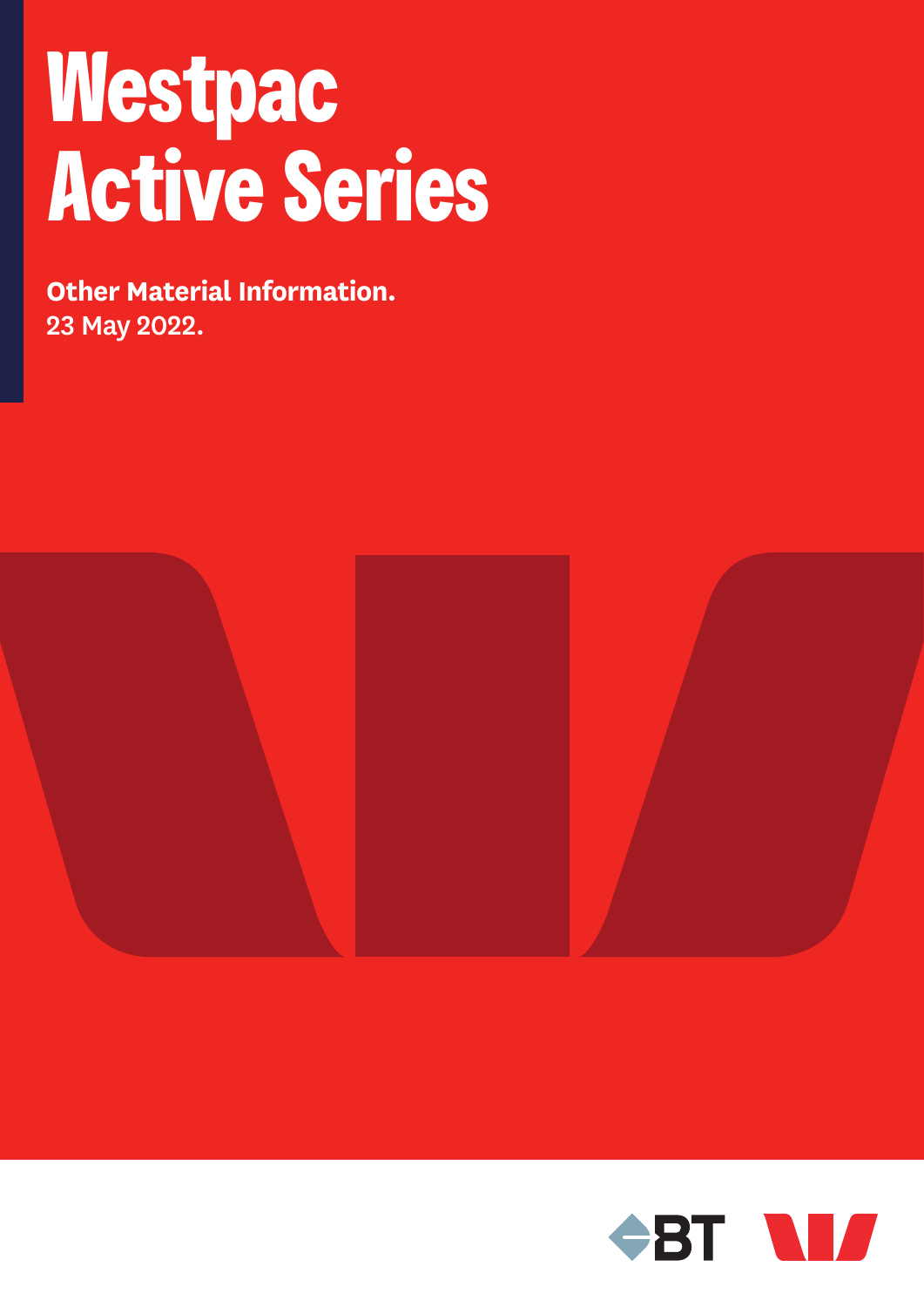## **Table of Contents**

| <b>Background</b> |                                                           | page 2  |
|-------------------|-----------------------------------------------------------|---------|
| <b>Section 1</b>  | Nature of the Scheme                                      | page 2  |
| <b>Section 2</b>  | The Manager and its directors                             | page 6  |
| <b>Section 3</b>  | Other parties                                             | page 7  |
| <b>Section 4</b>  | Further information on fees                               | page 8  |
| <b>Section 5</b>  | Westpac and its related parties – disclosure of interests | page 9  |
| <b>Section 6</b>  | <b>Risks</b>                                              | page 11 |
| <b>Section 7</b>  | <b>Taxation</b>                                           | page 14 |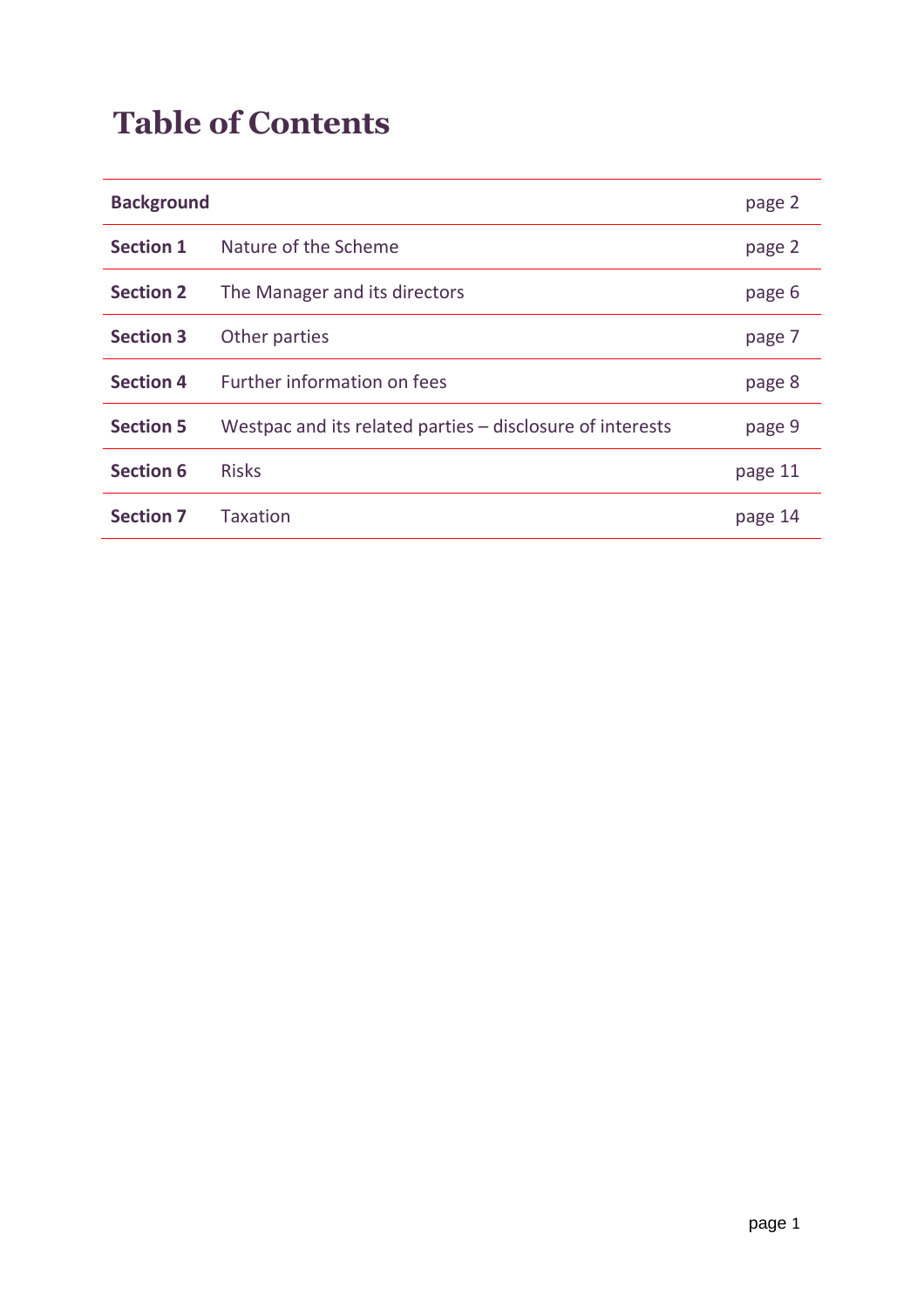## Background

This is an important document in relation to your investment in the Westpac Active Series. It should be read together with the Product Disclosure Statement (**PDS**), the Statement of Investment Policy and Objectives (**SIPO**) and any documents held on the register at **disclose-register.companiesoffice.govt.nz** (**Disclose**)**.**

In this document:

- the words "you" and "your" refer to you and to other persons who apply for units in funds that make up the Westpac Active Series or who are allotted units in the funds;
- the words "we", "us", and "our" refer to BT Funds Management (NZ) Limited (**BTNZ**), which is the Manager of the Westpac Active Series; and
- the words "current" or "currently", in relation to legislation, policy, activity or practice, mean as at the date of this document. Any legislation, policy, activity or practice may be reviewed or changed without us notifying you.

This document has been prepared pursuant to section 57(1)(b)(ii) of the Financial Markets Conduct Act 2013 (**FMCA**) for the purpose of meeting certain of the disclosure requirements applying to the Westpac Active Series under clause 52 of Schedule 4 to the Financial Markets Conduct Regulations 2014 (**FMCR**).

### 1. Nature of the Scheme

#### Introducing the Westpac Active Series

The Westpac Active Series is a managed investment scheme for the purposes of the FMCA. In the Westpac Active Series there are four managed funds (each a **fund**) for you to invest in. The funds invest in a range of asset classes as described in the PDS and the SIPO. The funds are:

- Westpac Active Conservative Trust (**Conservative Trust**)
- Westpac Active Moderate Trust (**Moderate Trust**)
- Westpac Active Balanced Trust (**Balanced Trust**)
- Westpac Active Growth Trust (**Growth Trust**)

The Westpac Active Income Strategies Trust is also a fund in the Westpac Active Series. This fund is closed to further investments. Further information about the Westpac Active Income Strategies Trust is available from us via the contact details in the PDS.

The trust deed governing the funds (**Trust Deed**) and each fund's Establishment Deed is available on Disclose.

#### How do the funds work?

The money you invest buys units in the fund(s) you choose. Each unit represents a share of a fund and has a unit price so that you know what your share of that fund is worth. Changes in the value of the assets of a fund will be reflected in the value of the units. Generally speaking, if the assets of the fund go up in value, your units will be worth more and if they go down in value, your units will be worth less. This means the return on your investment is reflected in any increase or decrease in unit price.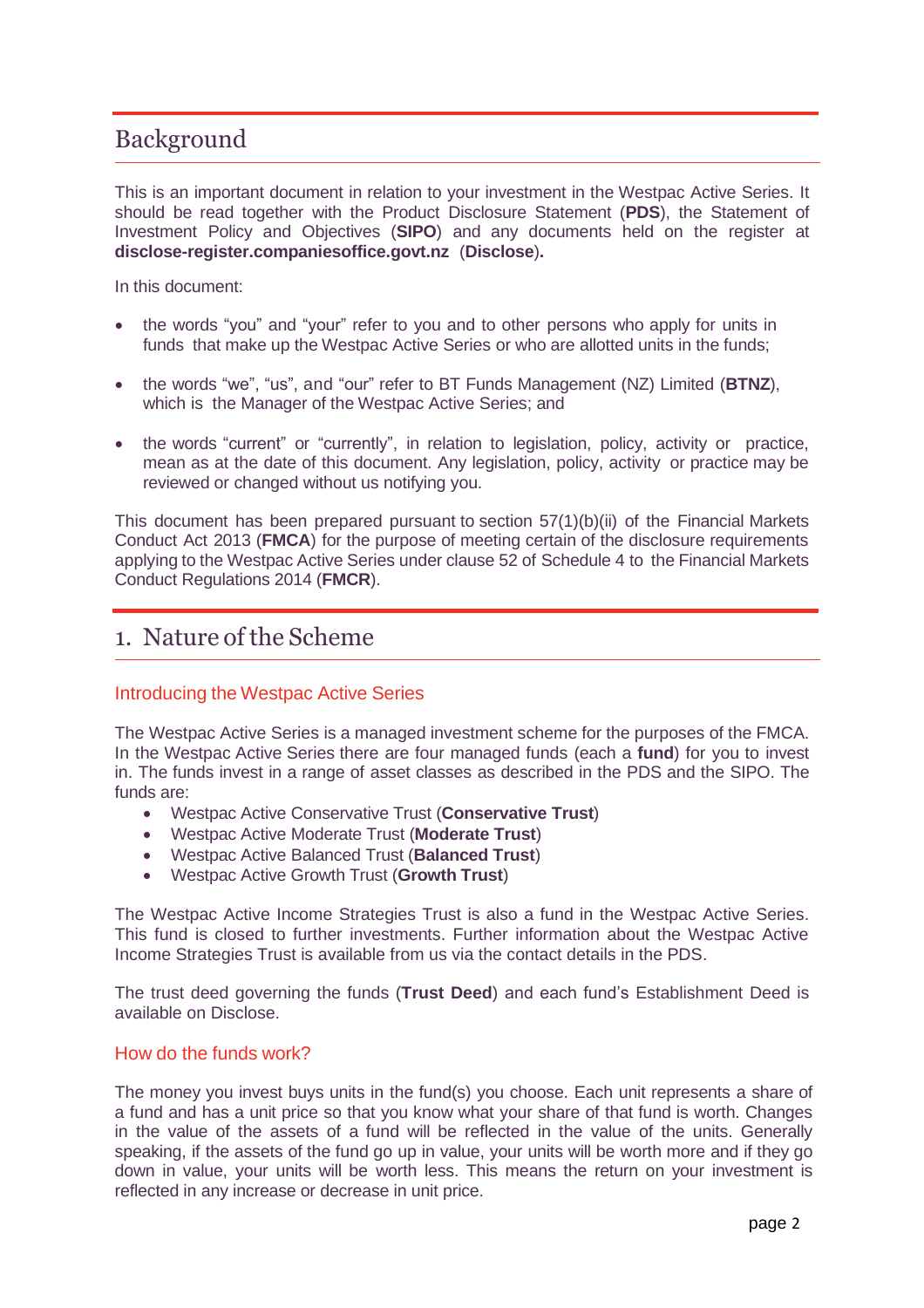Each unit in a fund has the same value as every other unit in that fund and represents an equal interest in the assets and liabilities of the fund.

The funds may issue any number of units that we choose. There is no maximum number of units that may be issued by a fund.

The units you hold in a fund do not give you any interest in any particular asset of that fund. This means that you cannot, for example, request or require us, or The New Zealand Guardian Trust Company Limited as the supervisor of the Westpac Active Series (**Supervisor**), to transfer to you any asset of a fund. Generally speaking, you can only access the value of your investment in a fund by withdrawing the units that you hold in that fund.

Where you invest through an approved custodial portfolio management service (**Custodial Service**), units will be held by the relevant custodian.

#### Asset valuation

We value the different assets held by a fund to determine the unit price for that fund. Asset valuations for the funds are typically performed each business day (being a day other than a Saturday or a Sunday or a public holiday in Auckland and Wellington). We apply valuation methods for each asset type that are market standard or are in accordance with the Trust Deed. Our valuation policy permits the use of estimates in asset valuations for example, where assets are illiquid or infrequently traded.

For any new assets for which a market standard valuation approach is not applicable or appropriate, the valuation method to be used is first discussed with the Supervisor and our appointed unit pricing administration manager before being confirmed.

#### Unit price calculation

Unit prices are calculated by reference to the net asset value of the relevant fund at the time, divided by the number of units that have been issued from that fund. Unit prices are rounded to four decimal places. Some additional information on the calculation of unit prices is set out in the Trust Deed for the Westpac Active Series. We generally calculate unit prices each business day using the asset values determined for that day (as described above).

Any application for units, withdrawal request or switching request accepted before 4pm on a business day (or such later time as we may accept) will, in normal circumstances, receive the unit price applicable for that business day. You can obtain the unit price applicable to any day by contacting us via the contact details in the PDS.

Our current policy is to apply unit prices using the forward pricing method. The use of forward pricing is considered to be good market practice as it removes the arbitrage opportunities associated with the alternative (historical pricing) method. Transactions into or out of the fund are generally processed using the unit price applicable to the business day on which the transaction request was received and accepted.

As specified by the Trust Deed, the Manager and the Supervisor have agreed a compensation policy that will apply if a material unit pricing error or material non-compliance with a unit pricing method requires correction. Under the current policy applied by the Manager and the Supervisor (unless the Manager and the Supervisor agree otherwise) a material unit pricing error is generally an error that equals or exceeds 0.30% of the unit price that would have applied had the error not occurred. Where agreed with the Supervisor, the Manager may choose not to pay compensation to you for an amount less than \$20.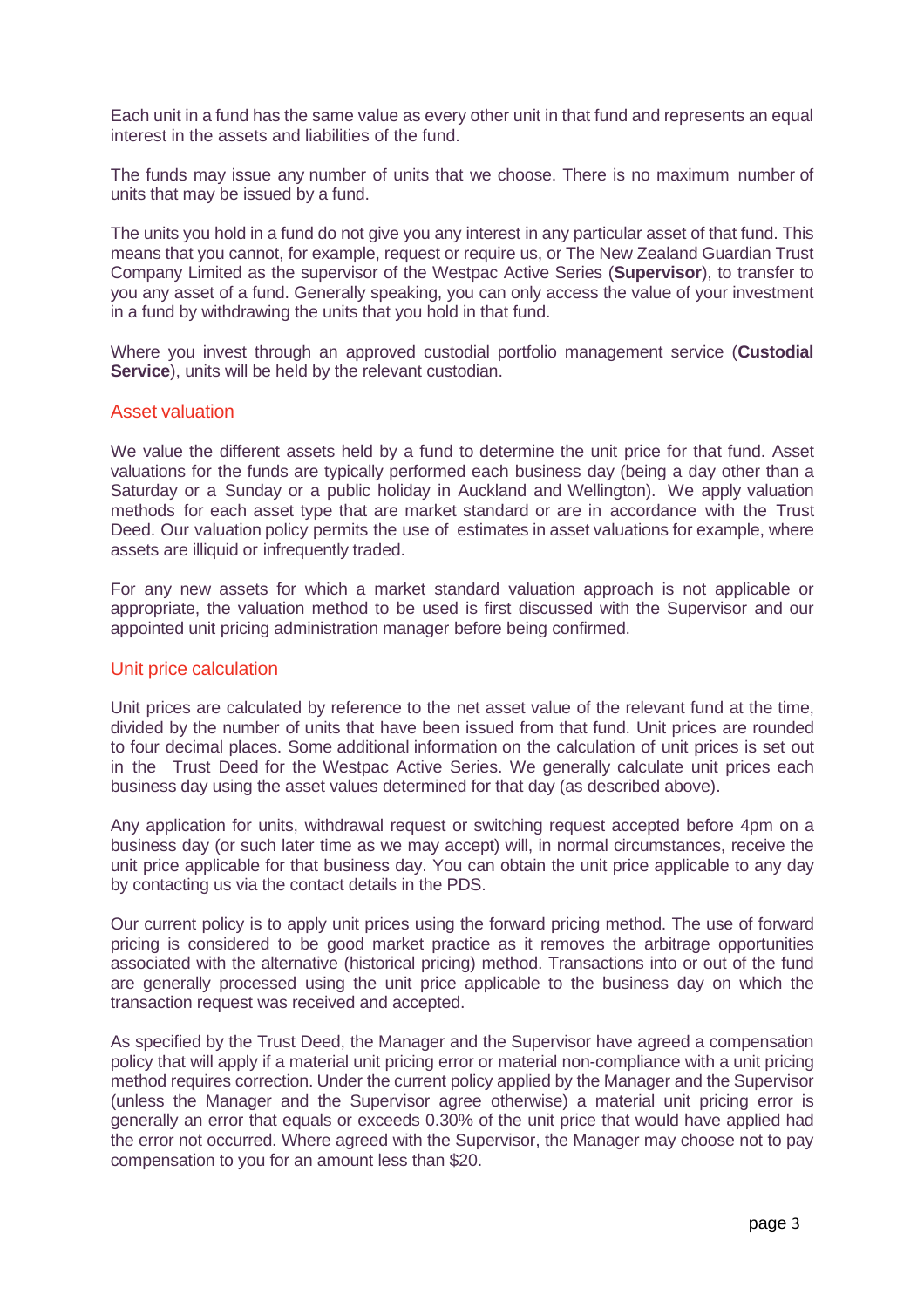#### **Transaction costs**

To make allowance for the cost (or part of the cost) of acquiring or selling assets for a fund (transaction costs), under the Trust Deed we can adjust the unit price upwards (by establishing a buy price) or downwards (by establishing a sell price). We can determine this allowance, and whether or when it is applied. These allowances (if any) are retained by the funds and not by us. We currently do not apply this allowance when calculating unit prices.

#### Making investments

This offer is only open to you if you are in New Zealand.

Further information on how to invest in the Westpac Active Series is set out in the PDS.

Application moneys are paid into a non-interest bearing bank account upon receipt and applied to the relevant funds in accordance with the Trust Deed.

We have set a minimum investment amount for the funds. If the value of your investment falls below the specified minimum amount, you may be asked to top it up. If you are unable to do this, we can, on giving you 30 days' notice, redeem or repurchase the entire investment and return the proceeds to you.

We have the right to decline in whole, or in part, any application or postpone the processing of the application pending receipt of cleared funds.

#### **Investing directly in the Westpac Active Series**

You can invest directly in the Westpac Active Series. For more information, see the PDS on **westpac.co.nz/activeseries** or on Disclose.

#### **Investing through a Custodial Service**

Investment in the Westpac Active Series is available through any Custodial Service.

Investors who invest through a Custodial Service do not become direct investors in the Westpac Active Series and do not have a direct relationship with us or the Supervisor. Instead, the Custodial Service provider has the direct relationship with us and will be able to exercise any rights attached to units held on the investors' behalf. Investors will have a direct investment relationship with the Custodial Service provider.

A Custodial Service provider will have an agreement with its investors governing the terms of the custodial arrangement. Any Custodial Service provider we approve will have entered into an arrangement with us in respect of the Westpac Active Series. Any terms and conditions in the PDS may be varied by such an arrangement. Investors should contact their Custodial Service provider to find out whether any variations have been agreed between us and the Custodial Service provider.

Investors in a Custodial Service will receive reports, portfolio information and other documentation directly from the Custodial Service provider.

#### **Withdrawals**

We generally action all withdrawals by redeeming units. We can also buy your units from you in certain circumstances. This is called a manager repurchase. We will work out your withdrawal amount by multiplying the number of units to be withdrawn from the fund by the unit price on the date the fully completed and signed withdrawal request has been received by us. Where the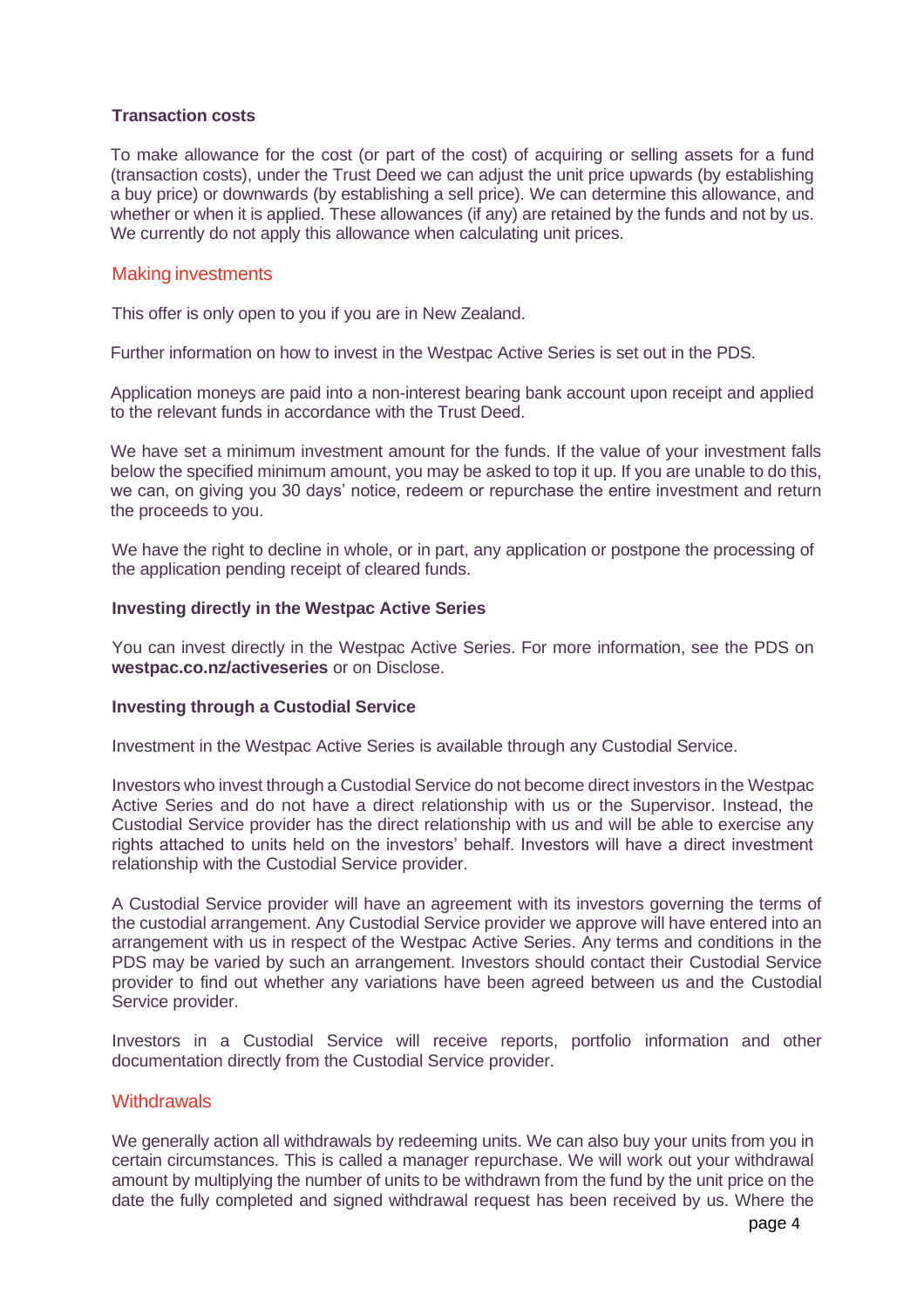fully completed and signed withdrawal request is received on a day that is not a business day the next business day's unit price shall apply.

If we accept a withdrawal request, the withdrawal amount will generally be paid to you within ten business days from the date the fully completed and signed withdrawal request is received by us, or if the fully completed and signed withdrawal request is not received on a business day, within ten business days from the next business day.

Under the Trust Deed, the withdrawal amount must be paid to you within 30 business days from the date the withdrawal request is received by us (subject to the restrictions below).

#### Restrictions on withdrawals

Withdrawals from a fund may be suspended by us under the Trust Deed if we determine in good faith that it is desirable for the protection of the fund or in the interests of Unitholders. The maximum suspension period is currently 30 days or such further unlimited period as determined by us with the consent of the Supervisor. We will deem withdrawal requests received during that suspension period to have been received immediately following the expiry of the suspension period.

#### Insolvency/wind-up

We may decide to wind up the Westpac Active Series or a fund at any time. If we or a fund are liquidated or wound up, any creditors' claims will rank ahead of your claims, though your claims will rank equally with other investors in the relevant fund. If BTNZ or a fund become insolvent, you won't be liable to pay money to anyone.

#### Transferring units

You may apply to transfer your units to another person by completing and returning a transfer form. The process for actioning a transfer together with the circumstances in which we may refuse to action a transfer are set out in the Trust Deed.

Please note that we can't make a transfer:

- If the other person is not allowed to be an investor under the Trust Deed; or
- If registration of the transfer would cause a fund to breach the Portfolio Investment Entity (**PIE**) eligibility requirements.

#### Closure of your investment

In some circumstances we may need to withdraw some or all your units or close your investment in a fund. This may occur where we consider doing so is in the interests of investors in the fund generally, where necessary to preserve a fund's eligibility for PIE status, or where your withdrawal request would leave you with less than the minimum holding.

#### Changes to the Scheme

#### **Our ability to make changes**

With the consent of the Supervisor, we can change any fees without notice. If we make a change, you (or a fund as the case may be) will need to pay the new fees. We may also alter the minimum investment and withdrawal amounts, or any notice periods, and introduce transaction costs. We can also close or wind up a fund.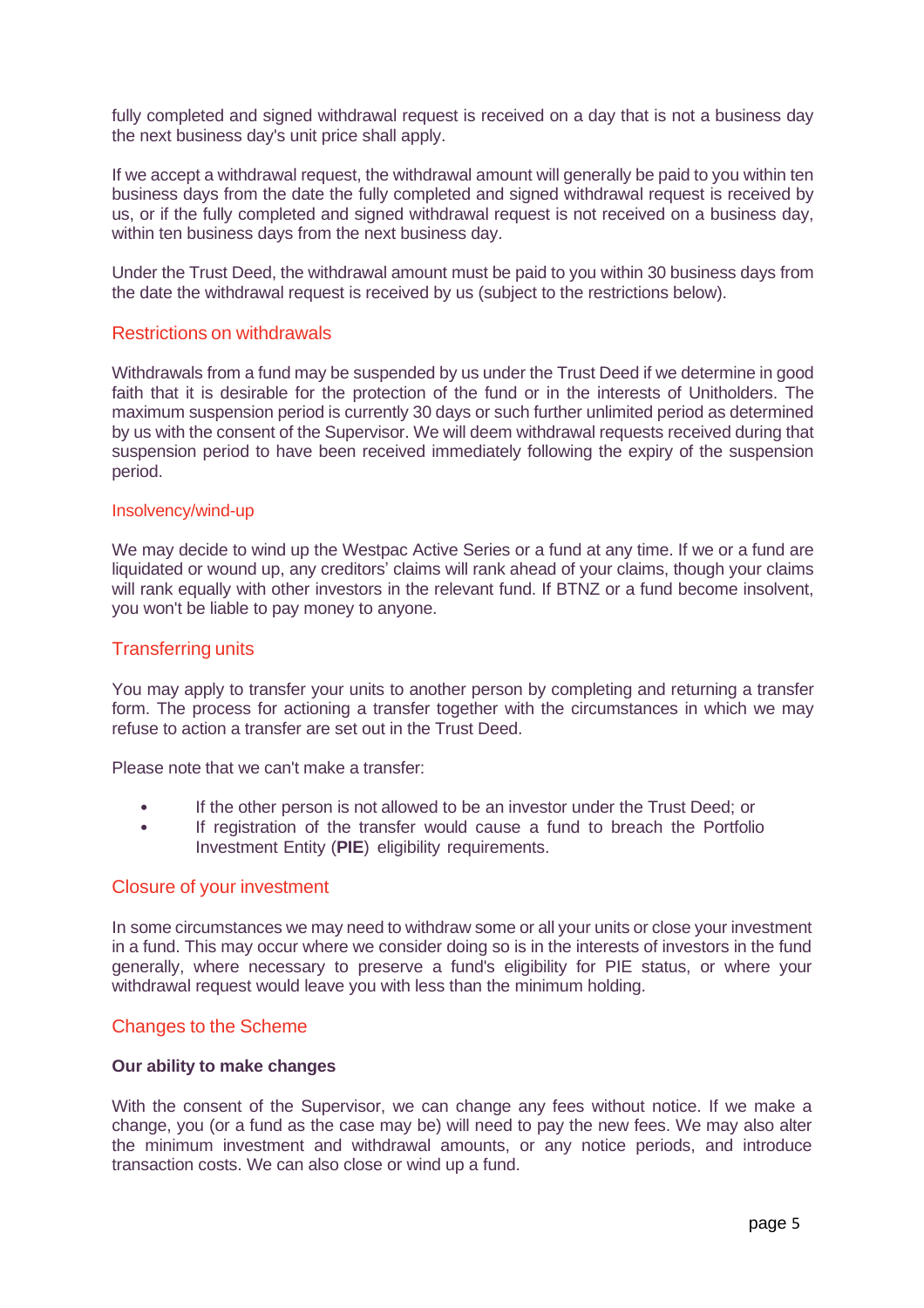#### **Making changes to the Trust Deed and SIPO**

We and the Supervisor may amend the provisions of the Trust Deed (including any Establishment Deed). Any such changes can be made under certain circumstances outlined in the Trust Deed. The Supervisor must:

- (a) be satisfied, and must certify, that the amendment does not have a material adverse effect on investors (unless affected investors approve the amendment by special resolution); and
- (b) certify, or obtain a certificate from a solicitor, that the Trust Deed as amended will comply with the content requirements set out in sections 135 to 137 of the FMCA.

We may also amend the SIPO for the Westpac Active Series (after giving prior notice to the Supervisor in accordance with the Trust Deed and the FMCA), including changing benchmark asset allocations and ranges, the primary investments or a fund's benchmark index and objectives.

Any material changes to the SIPO will be described in the annual report for the Westpac Active Series, and a copy of the new SIPO will be lodged on Disclose within 5 working days after any SIPO amendments are made.

#### Borrowing powers

At our direction, the Supervisor may borrow or make other funding arrangements on behalf of each fund, provided that the total of such liabilities does not exceed 50% of the net fund value of the relevant fund at the date of making such arrangements.

## 2. The Manager and its directors

The Manager of the Westpac Active Series is BTNZ.

Details of the directors of BTNZ are available at **companiesoffice.govt.nz/companies**

The directors of BTNZ may change from time to time without notice to you.

The ultimate holding company of BTNZ is Westpac Banking Corporation, ABN 33 007 457 141 (**Westpac Banking Corporation**), an Australian incorporated company. Westpac Banking Corporation is listed on the ASX. BTNZ has been a member of the Westpac Banking Corporation group of companies (**Westpac Group**) since 31 October 2002.

Investments made in the funds do not represent bank deposits or other liabilities of Westpac Banking Corporation, Westpac New Zealand Limited (**Westpac NZ**) or other members of the Westpac Group. They are subject to investment and other risks, including possible delays in payment of withdrawal amounts in some circumstances, and loss of investment value, including principal invested.

#### Key roles within BTNZ

Details of the roles key to the management of BTNZ can be found at **westpac.co.nz** (by searching for a document titled "Key Roles within BT Funds Management"). The roles and the people holding those roles may change from time to time without notice to you.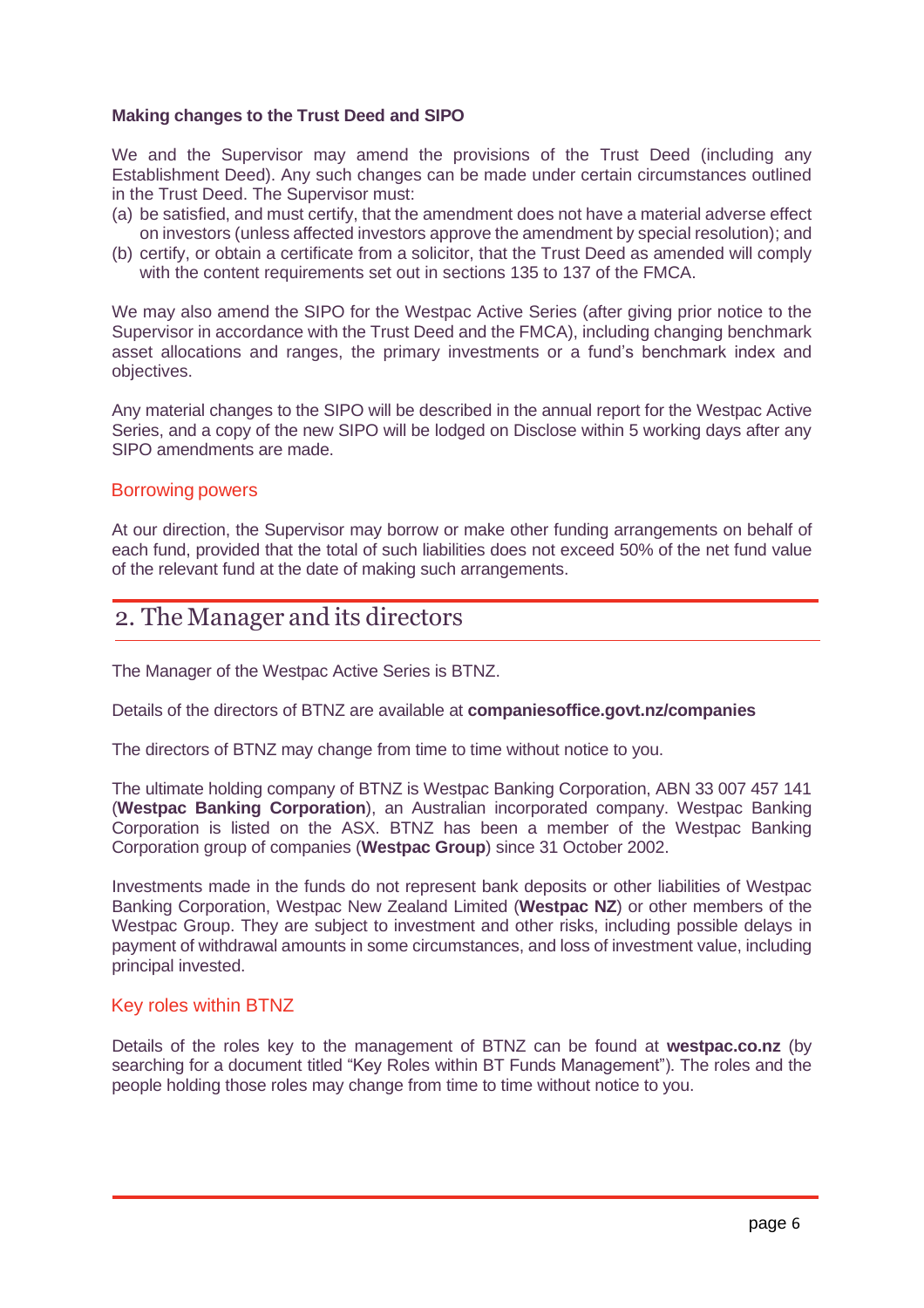## 3. Otherparties

#### Administration managers

Trustees Executors Limited and MMC Limited have been appointed to perform certain administrative functions for the funds. The administration managers are regularly monitored and reviewed.

#### **Trustees Executors Limited**

Trustees Executors Limited provides registry administration services which include investor maintenance and servicing, transaction processing, making/receiving payments, reconciliations, investor correspondence and reporting.

#### **MMC Limited**

MMC Limited provides fund administration services including calculation of performance, reconciliation of security positions and bank accounts, trade matching and settlement, portfolio valuations, unit pricing and preparation of financial statements.

We may change the administration managers without notice to you. The identity and number of administration managers may vary from time to time.

#### **Wholesale funds and underlying investment managers**

Each fund in the Westpac Active Series invests in one or more wholesale funds, which are also managed by us (**Wholesale Funds**). Underlying investment managers (which may include BTNZ) manage the assets in the Wholesale Funds. This approach provides investment and operational efficiencies and gives us greater control of the overall cost to investors. The underlying investment managers we currently use, and the Wholesale Funds the funds invest in, are shown in the document titled "Other Material Information – Underlying Investment Managers" which is available on **westpac.co.nz/underlyingmanagers** and on Disclose.

#### **Changes to underlying investment managers**

Underlying investment managers are regularly monitored and reviewed, and may be added or removed without us notifying you. This means the identity and number of underlying investment managers for the funds may vary from time to time.

#### Licensed Supervisor

The Supervisor, The New Zealand Guardian Trust Company Limited, has been granted a licence under the Financial Markets Supervisors Act 2011 to act as a supervisor in respect of debt securities and certain registered schemes.

Further information on the Supervisor's licence is available at the Financial Market Authority's website **fma.govt.nz**

#### Registrar and Custodian

BTNZ is the Registrar of the funds and an electronic register for the funds is kept at BTNZ's head office in Auckland.

The custodian is The New Zealand Guardian Trust Company Limited, acting through its nominee company, Guardian Nominees Limited. Assets of the funds may be registered in the name of Guardian Nominees Limited.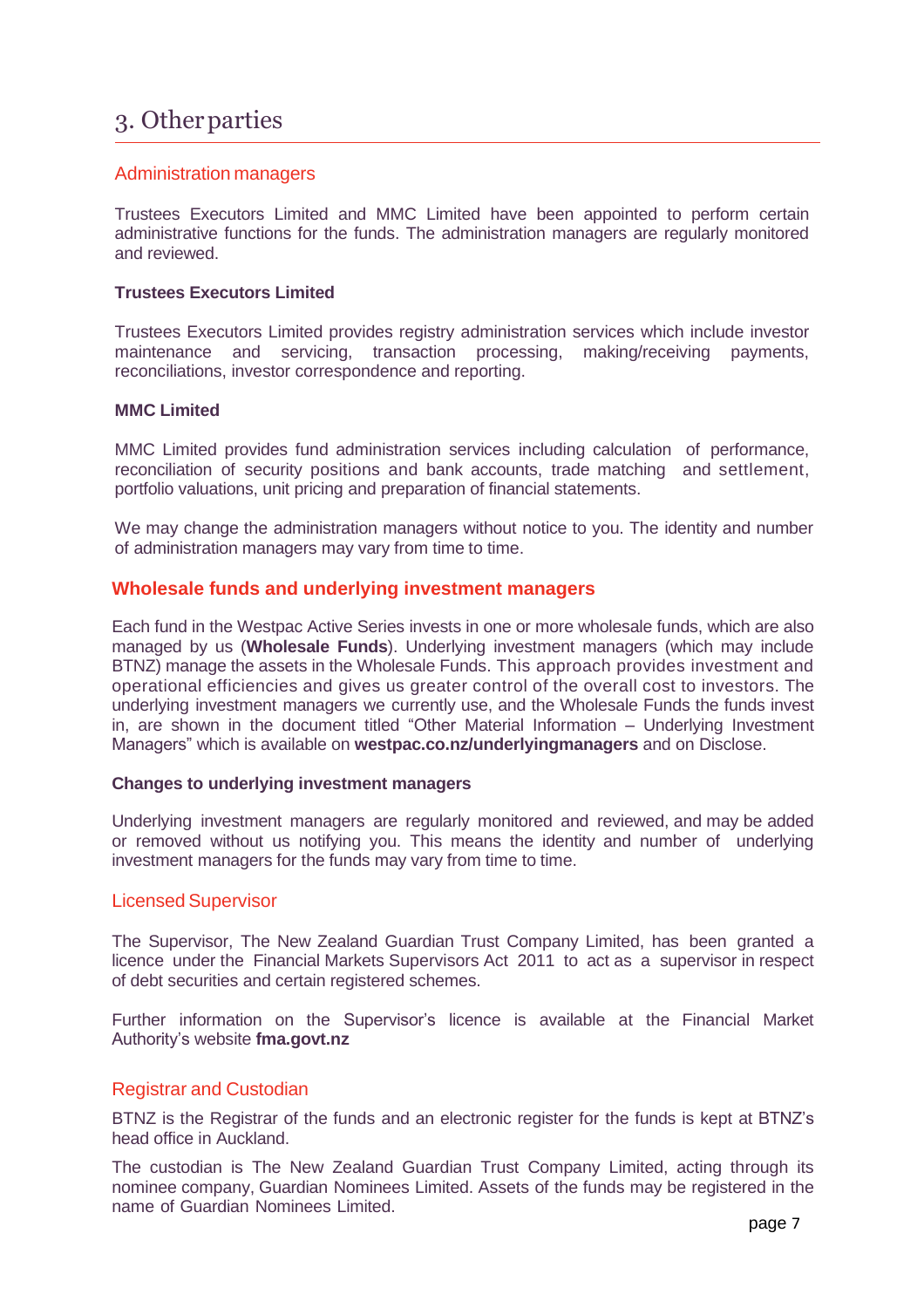#### Supervisor and Manager indemnity

The Supervisor and the Manager are entitled to be indemnified out of the relevant fund from and against any expense and liability that may be incurred in prosecuting or defending any action or suit on behalf of or in connection with the relevant fund, to the fullest extent permitted by law, and may recover any loss suffered by Unitholders in respect of their units unless the Supervisor or the Manager has failed to comply with the requirements of the FMCA (as applicable) in respect of the relevant fund.

You indemnify the Supervisor and us for tax paid on income attributed to you by a fund. This indemnity only applies if your interest in a fund is not sufficient to meet any tax liability on income attributed to you.

Further information in relation to the Supervisor's and our responsibilities and indemnities is set out in the Trust Deed.

Any claims made by us or the Supervisor in connection with the above indemnities will be paid for out of Scheme assets and will not be covered by the management fee (see section 5 of the PDS for more information on the management fee and what this includes).

#### Management Agreement

A Management Agreement between us and the Supervisor dated 2 May 2016 (as amended from time to time) sets out the arrangements between us and the Supervisor in relation to certain operational matters relating to the funds. The Management Agreement specifies the reports and information to be provided by us to the Supervisor and the requirements for operating the funds' bank accounts and record keeping.

Nothing in the Management Agreement limits or alters the powers of the Supervisor or our duties under the Trust Deed and applicable law.

## 4. Further information on fees

#### **Management fees and expenses**

We are responsible for the management of the Westpac Active Series, its funds and their investments and we are paid a management fee, which is limited by the Trust Deed.

We and the Supervisor are entitled to be reimbursed from the funds for certain expenses (inclusive of GST, if applicable) incurred in carrying out our duties in relation to the Westpac Active Series, including expenses relating to services provided by an administration manager. However, we currently cover from our management fee all the expenses that are incurred by us on a normal day-to-day basis in relation to the operation and administration of the funds.

Under the Trust Deed, the maximum aggregate annual administration fee and management fee we may receive from a fund is 2.5% per annum of the gross fund value of that fund.

#### **Supervisor's fee and expenses**

The Supervisor charges an annual fee in respect of its services performed for each fund. Under the Trust Deed, the maximum level of this fee is 0.50% per annum of the gross fund value of each fund.

Currently, we pay this annual fee to the Supervisor from our management fee.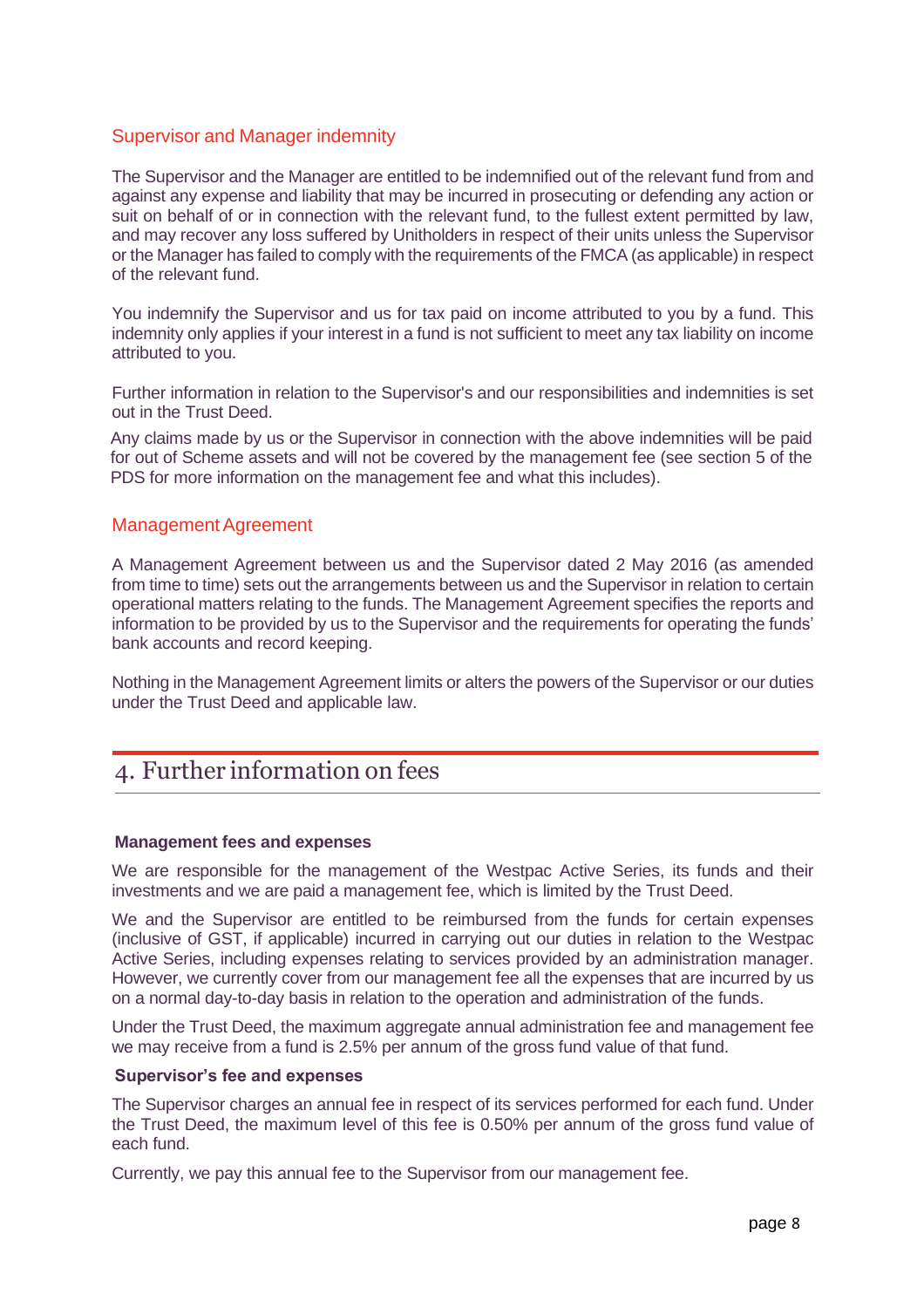#### **Underlying fund fees**

The funds that BTNZ chooses to invest in (including Wholesale Funds) may charge management fees. Under our current policy, when we invest in a Wholesale Fund, the Wholesale Fund will not charge management fees or application fees. In addition, we currently pay from our management fee all the fees charged by any underlying investment managers who manage the assets in the Wholesale Funds, so those fees will not affect the amount of your returns. See section 5 for more information.

The Wholesale Funds incur trading expenses (meaning the actual costs of buying and selling investments, such as brokerage fees, spreads and any other out-of-pocket transaction costs which are repaid to custodians). These trading expenses are additional to the management fee. They affect the value of the Wholesale Funds and consequently have an impact on the returns of the funds.

#### **Administration fee**

We do not currently charge an annual administration fee, but we may do so in future subject to any limits imposed by the Trust Deed.

#### **Termination fee**

If a fund is wound up, the Supervisor may deduct a termination fee from the assets of the fund. The maximum termination fee is 0.2% of the gross fund value of the relevant fund at the date of termination. The Supervisor does not currently intend to charge a termination fee.

#### **Variation to fees**

We may agree with the Supervisor to vary the fees at any time (including to introduce new fees). Our ability to do so is subject to any limits imposed by the Trust Deed including any fund Establishment Deed.

#### **GST**

Goods and Services Tax (**GST**) is not included in any of the fees stated in the PDS. GST will be added to any fees where applicable.

## 5. Westpac and its related parties – disclosure of interests

We may use related parties to provide services in respect of the funds as summarised below.

Westpac NZ and Westpac Banking Corporation are related parties of BTNZ. Westpac NZ and Westpac Banking Corporation provide banking services to the funds and receive commercial benefits from this arrangement. Westpac NZ also receives a fee from BTNZ for providing support services and distributing the funds.

We or our directors (or associated persons of us) may invest in the funds.

The funds invest in Wholesale Funds. Our current policy is that the Wholesale Fund will not charge:

- (a) application fees (if any); or
- (b) management fees (or that if management fees are charged, they are rebated in full to the investing fund).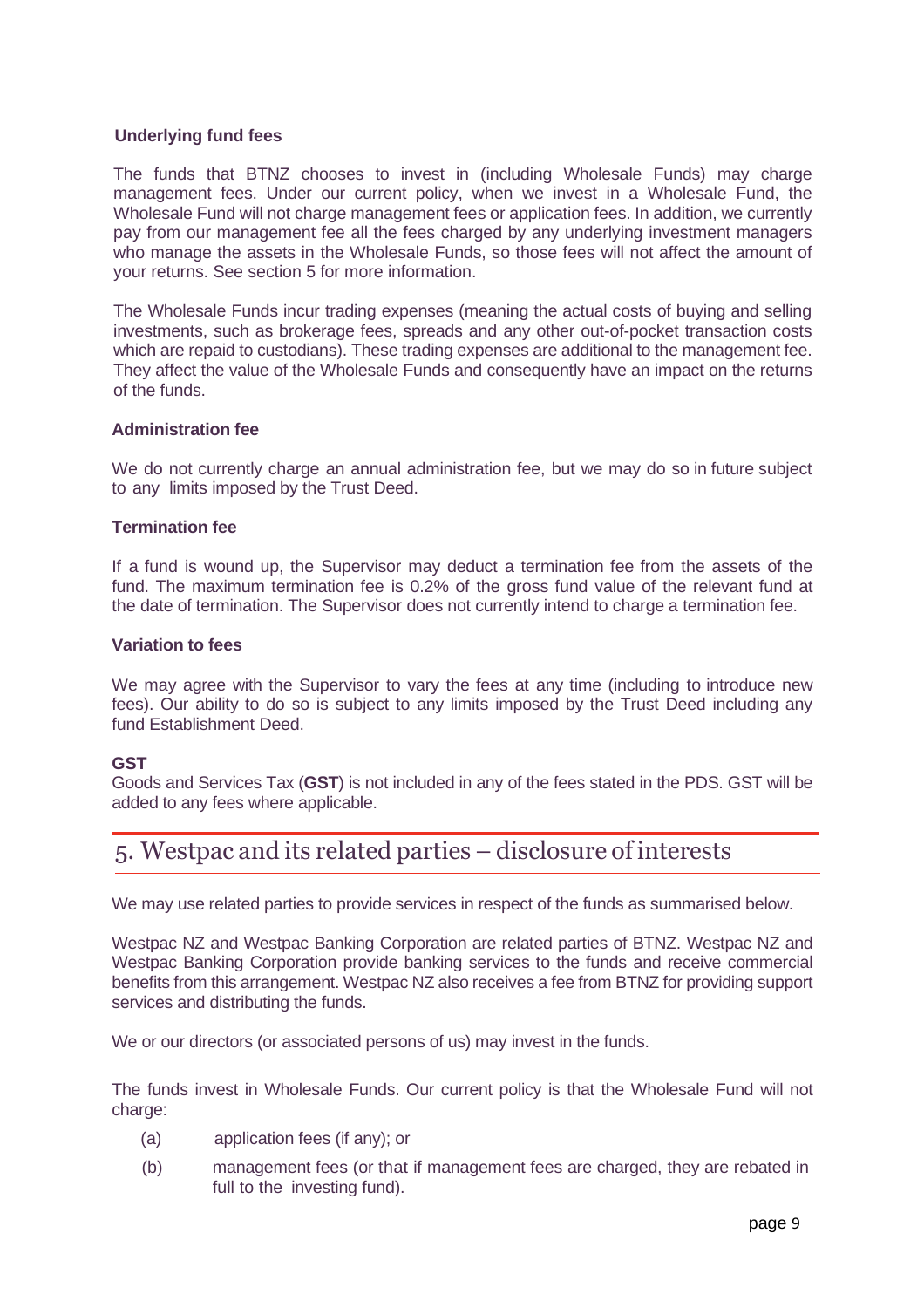More information on the Wholesale Funds and underlying investment managers can be found in the document titled "Other Material Information – Underlying Investment Managers" which is available on Disclose.

If the Supervisor (or a related company of the Supervisor) is also the supervisor of a Wholesale Fund, then it will either not charge any fee for that Wholesale Fund to the investing fund or it will refund any fee so charged.

#### Conflicts of interest policy

Because we are a member of the Westpac Group and have directors who are senior executives with the Westpac Group, an inherent conflict of interest arises.

#### **How conflict would/could materially influence the funds**

- We may have an incentive to influence underlying investment managers to invest in securities (including investment funds) issued by us or others within the Westpac Group ahead of other investments.
- We or a Westpac Group entity may have an incentive to invest in investment funds managed by us or that entity (or otherwise within the Westpac Group) ahead of investment funds managed by third party investment managers.
- We may have an incentive to utilise other members of the Westpac Group for the supply of services and as counterparties for banking products and derivatives trades, ahead of third parties.

#### **Steps taken to manage conflicts of interest**

The FMCA imposes statutory controls on conflicts of interest:

- We must, in exercising any power, or performing any duties, exercise the care, diligence and skill that a prudent person engaged in that profession would exercise in those circumstances; act honestly and in good faith in acting as manager; act in the best interests of investors; and treat investors equitably.
- Where we contract out our functions to external parties, we must seek to ensure the persons to whom we contract those functions perform them to the above standards as if we were performing them ourselves. We must also monitor the performance of those functions.
- Where a related party transaction provides a related party benefit as prescribed by the FMCA, we must notify the Supervisor and provide any certifications required by the FMCA.

#### **Westpac NZ Conflicts of Interest Policy and Conflicts of Interest Guidelines**

We have built relevant statutory controls into our internal compliance processes and procedures. As part of the Westpac Group, we also comply with the Westpac NZ Conflicts of Interest Policy (**Policy**) and the Westpac NZ Conflicts of Interest Guidelines (**Guidelines**). The Westpac Group is committed to identifying, declaring and managing conflicts of interest.

The Policy sets out what a conflict of interest is and provides a framework for how to identify, declare and manage it.

The Guidelines provide that the process for managing a conflict of interest is to identify, declare, manage and monitor.

The conflict of interest is recorded in the relevant business unit's conflicts of interest register.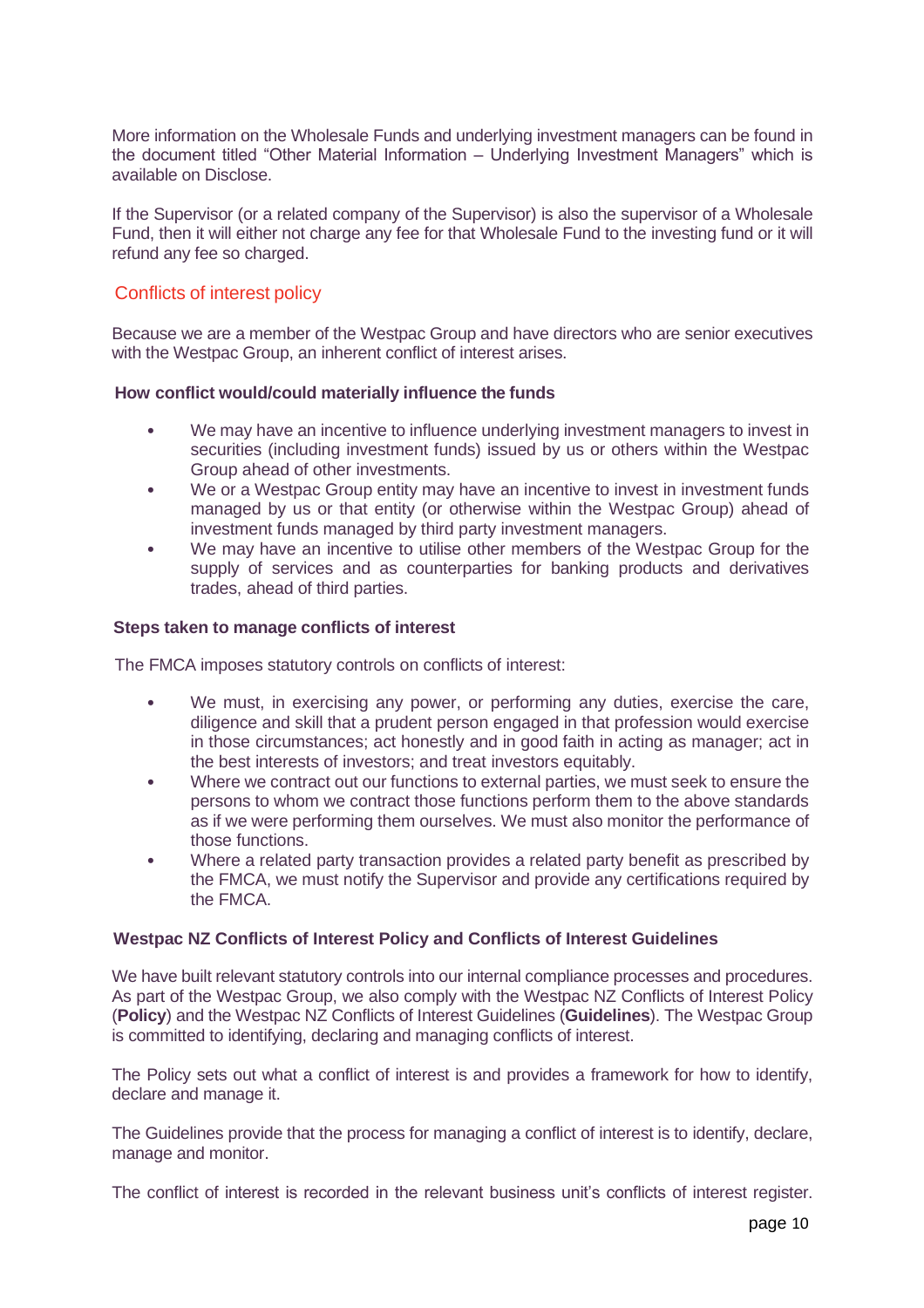Conflicts of interest are a standing item on the agenda for the BTNZ Investment Committee (or any similar committee that may replace it) operated by BTNZ management. Further information on the BTNZ Investment Committee can be found in the SIPO on Disclose.

Westpac NZ has a separate policy and guidelines covering gifts and hospitality.

## 6. Risks

**Main risks of investing:** The main risk is **investment risk** – the risk of negative or lower than expected returns on your investment. All investments have investment risk. If market conditions are volatile or you invest for a short time, it is reasonably foreseeable that your overall returns from a fund or funds may be less than you expect or may be negative for a period of time. This may also be the case if you withdraw your investment, or switch between funds, during periods of higher volatility. If returns are less than charges paid and you withdraw your money at this time, it is possible that you could receive back less money than you put in.

We have identified the following principal risks that may produce this result and below we also describe how we seek to manage these risks (where possible). It is important to note that risks can only be managed to a certain extent.

- **asset allocation risk** generally speaking, growth assets (such as equities) are more volatile than income assets (such as fixed interest) and are more likely to give rise to negative returns in the short term. Each asset class in which the funds invest also has risks which are of particular significance to that asset class (see page 13).
- **market risk** many factors affect market performance generally and, therefore, the value of assets in which the funds invest. These can include the state of the economy (both domestic and overseas); the performance of individual entities; tax laws and other regulatory conditions; market sentiment; political events and broader occurrences like changes in technology, pandemics or environmental events. We seek to reduce market risk to some extent by diversifying across asset classes, investment sectors, countries, investment managers and/or investment styles.
- **inflation risk** there is a risk that the value of your investment may not keep pace with inflation. This could mean that even though the investment may be growing in value, it may not give you the same buying power in the future as you would expect in today's money.
- **interest rate risk** Changes in interest rates (whether in New Zealand or internationally) can have a negative impact directly or indirectly on your investment value or returns. For example, an increase in interest rates will negatively impact the value of fixed interest assets.
- **currency risk** if a fund invests in international assets, currency movements may have an adverse effect on the value of those international investments. The way in which we generally manage currency exposures for each asset class is set out in the SIPO which can be found on Disclose.
- **investment manager risk** investment decisions are made by the underlying investment managers who manage the assets of the Wholesale Funds. These decisions will affect returns as the outcomes of investment decisions cannot be predicted with certainty and results will vary. To seek to manage this risk, where we delegate to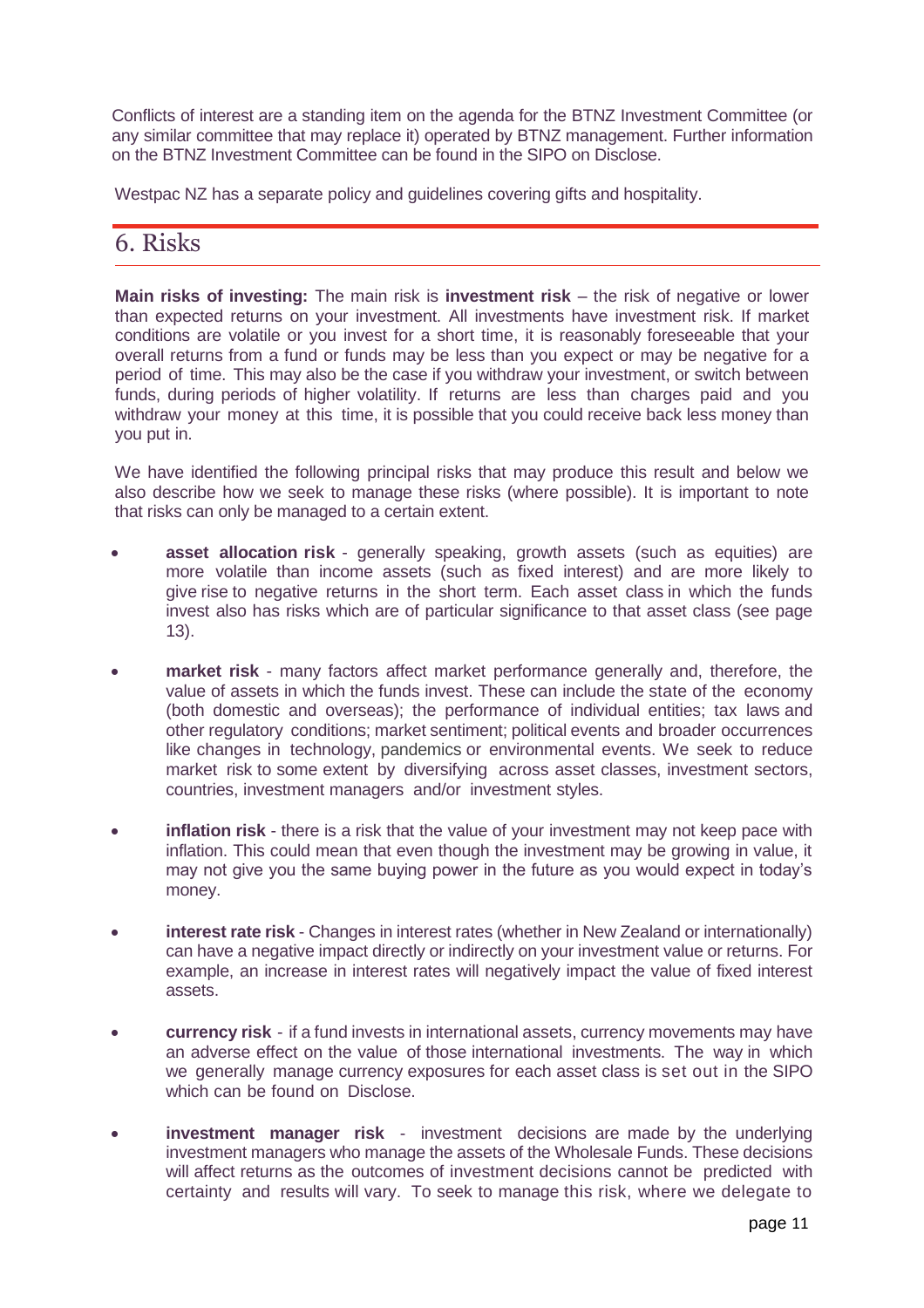external underlying investment managers:

- we select underlying investment managers using a multi-faceted decision-making process incorporating an assessment of both qualitative factors (business, team and culture, investment philosophy, style, process and risk management) and quantitative factors (portfolio characteristics, performance and risk outcomes); and
- we regularly monitor the underlying investment managers. This involves monitoring the investment managers' return and risk outcomes, as well as their portfolio implementation and investment expertise, to ensure they are consistent with their stated investment process and performance objectives.
- **credit risk** if a fund invests in fixed interest assets, money market securities, mortgages or derivatives, there is always a risk a borrower's or other counterparty's creditworthiness may decline or that they may default on required payments (which can reduce returns or mean that not all of the amount invested is recovered). Where appropriate, the investment strategy seeks to incorporate an assessment of creditworthiness and appropriate diversification to reduce credit risk.
- **derivatives risk** derivatives are financial contracts whose value depends on (or 'derives' from) the value of underlying assets such as equities, fixed interest, commodities, currency, or cash. They provide exposure to an underlying asset without the need to buy or sell that asset. They may be used by the funds as an alternative to investing in a physical asset or as a risk management tool. Derivatives may not perform in line with expectations, resulting in unexpected gains or losses and increased volatility. To manage this risk, we operate within guidelines concerning the use of derivatives in the funds. For more details, see the SIPO on Disclose. Certain Wholesale Funds in which the funds invest may use derivatives more extensively than the funds themselves. Although the use of derivatives may create leverage in the funds, it is our policy not to invest directly in derivatives to gear the funds (that is, to obtain greater exposure to markets than the net asset value of a fund). If for any reason (including market movements or cash flows) a fund becomes geared through its direct investments, we will realign the fund as soon as practicable to remove any gearing.
- **liquidity risk** a fund may be limited in its ability to meet your withdrawal or switch request if it cannot sell or accurately value assets and we may suspend or restrict withdrawals or switches in certain circumstances. This may occur because some assets are less liquid than others, which means it's harder to sell the assets within a timely period or on a "for value" basis. This may also impact on the price of an asset. In some cases, assets may not be so easily converted into cash for various reasons such as a lack of demand for the asset, disruptions in the market or large withdrawals. We seek to manage liquidity risk by investing primarily in liquid markets and securities. We monitor each fund's liquidity levels in order to meet any liabilities and withdrawals during normal market conditions.
- **concentration risk** a fund's investments may be concentrated in particular assets, types of assets, investment vehicles, geographical areas or industries. In that case the poor performance of a single investment or group of investments can significantly impact your returns and increase volatility. The funds and Wholesale Funds may adopt concentration limits to manage this risk.

Additional risks which may be relevant at different times include:

- **regulation risk** any change in tax or other applicable legislation or regulation can impact a funds' returns.
- **product risk** changes may be made to the funds from time to time including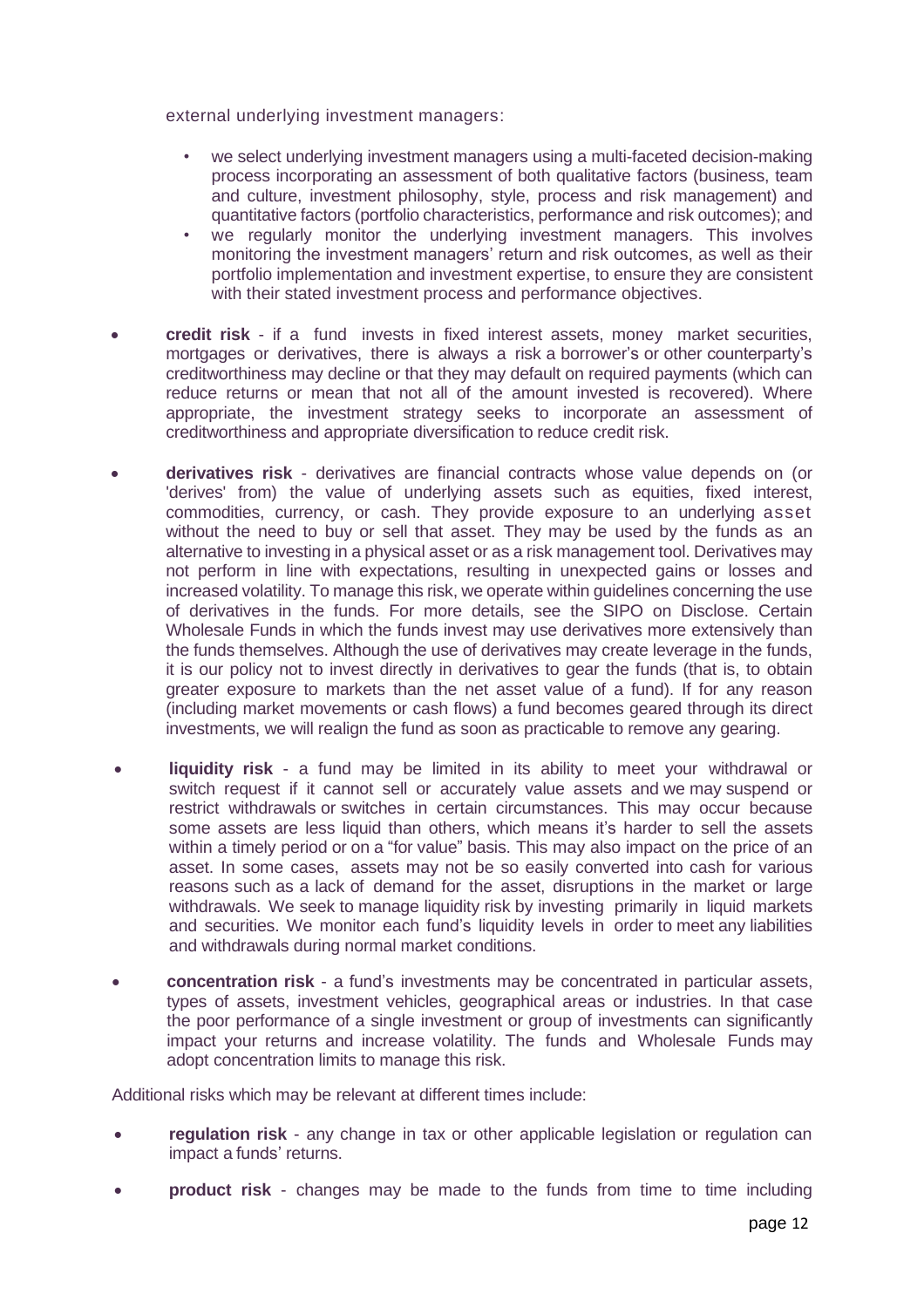changing a fund's aim, strategy, benchmark asset allocation or ranges, underlying investment managers or administration managers, adding to, closing or winding up the funds, or changing the fees and charges or minimum amounts. Any material changes will be made after notifying the Supervisor.

- **contractor risk** a third party may fail to properly provide services to us in relation to the funds. We have selected reputable third parties to provide services to the funds. All third parties are required to meet agreed service levels and are subject to ongoing monitoring and review by us.
- **operational risk** risks may arise from a failure of processes and procedures, fraud, litigation, disruption to business by industrial disputes, system failures, pandemics, natural disasters and other unforeseen external events which might affect our business or a fund and its assets. We seek to manage this risk with a risk management framework that includes core principles as well as policies and processes for measuring and monitoring risk. In addition, we and our administration managers have regularly tested business continuity plans in place to address certain types of business disruption.
- **tax related risk** if a fund fails to satisfy the PIE tax eligibility criteria as set out in the Income Tax Act 2007, and that failure is not remedied within the period permitted under that Act, the fund may lose its PIE status. In that case, the fund will be taxed at 28% on its taxable income and any distributions and redemptions may become taxable to you. We have implemented processes to monitor ongoing PIE eligibility compliance for the funds, and have a number of powers available to us to proactively manage this risk. Additionally, if you notify us of a Prescribed Investor Rate (**PIR**) which is lower than the correct PIR, or if you fail to advise us when your PIR increases, your investment income will still be taxable at your correct PIR and you will still need to pay any tax shortfall directly to Inland Revenue as part of the income tax year-end process.

Each asset class in which a fund invests also has risks which are of particular significance to that asset class and are the risks considered most likely to affect the value of your investments in that asset class. These particularly significant risks (by asset class) are:

| <b>Income assets</b>               |                                                                                                                                                                                                                                                                                                                                                                                                                                                                                     |
|------------------------------------|-------------------------------------------------------------------------------------------------------------------------------------------------------------------------------------------------------------------------------------------------------------------------------------------------------------------------------------------------------------------------------------------------------------------------------------------------------------------------------------|
| <b>Cash &amp; cash equivalents</b> | Particularly significant risks: inflation risk and credit risk                                                                                                                                                                                                                                                                                                                                                                                                                      |
|                                    | The value of a fund's cash assets may not keep pace with<br>inflation (inflation risk). This could mean that even though your<br>investment may be growing in value, it may not give you the<br>same buying power in the future as you would expect in today's<br>money. The value of cash assets can also be impacted by the<br>ability of an issuer to pay interest or repay a loan or an issuer's<br>creditworthiness declining (credit risk).                                   |
| <b>Fixed interest</b>              | Particularly significant risks: inflation risk, interest rate risk and<br>credit risk                                                                                                                                                                                                                                                                                                                                                                                               |
|                                    | The value of a fund's fixed interest assets may not keep pace<br>with inflation (inflation risk) which could mean that even though<br>your investment may be growing in value, it may not give you<br>the same buying power as you would expect in today's money.<br>The value of fixed interest assets will be affected by changes to<br>interest rates (interest rate risk). It can also be impacted by the<br>ability of a borrower to repay a loan or pay interest, the ability |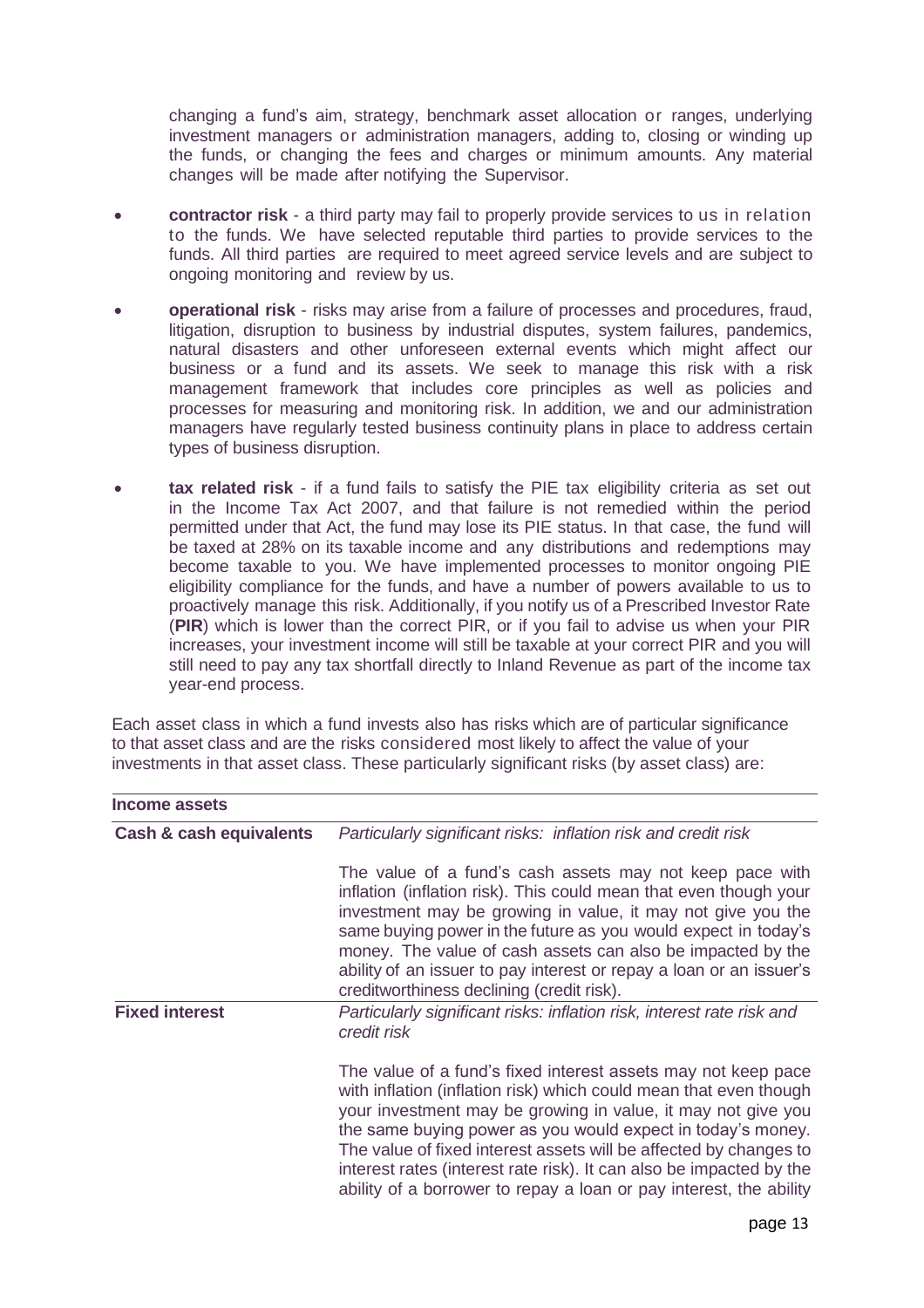of a counterparty to meet payments, or an issuer's creditworthiness declining (credit risk). Fixed interest may involve extensive use of derivatives. The potential gains and losses from derivatives can be substantial and can increase the volatility of a fund's returns. In the case of fixed interest securities held in international markets, there is also the market risk of currency movements impacting returns. **Growth assets Equities** *Particularly significant risk: market risk* The value of a fund's equity assets will be affected by factors such as the performance of individual companies, market movements and sentiment, and the economic performance of the country or sector. In the case of equities held in international or Australian markets, there is also the risk of currency movements impacting returns. **Listed property** *Particularly significant risk: market risk* The value of a fund's property assets will be affected by factors such as the demand for property generally, the demand for the sector and location, the quality of specific properties, the performance of individual property securities, the general economy, market sentiment and movements in interest rates. In the case of listed securities or underlying properties held in international or Australian markets, there is also the risk of currency movements impacting returns. **Other** *Risks particular to the asset class: market risk, liquidity risk and derivatives risk* Other growth asset classes may be more complex and less liquid than traditional assets, particularly in times of significant market volatility. They can also involve more extensive use of derivatives. The potential gains and losses from derivatives can be substantial and can increase the volatility of a fund's returns.

## 7. Taxation

Each fund is a multi-rate PIE for tax purposes.

This means that the taxable income of a fund will be attributed to Unitholders in proportion to the units held in that fund and that any taxable income attributed to you will be taxed within that fund at the most recent PIR that you (or the Inland Revenue) have notified to us or the default rate (currently 28%) if no PIR has been notified. Information on current PIRs and how to determine your PIR can be found at **ird.govt.nz/roles/portfolio-investmententities/find-my-prescribed-investor-rate**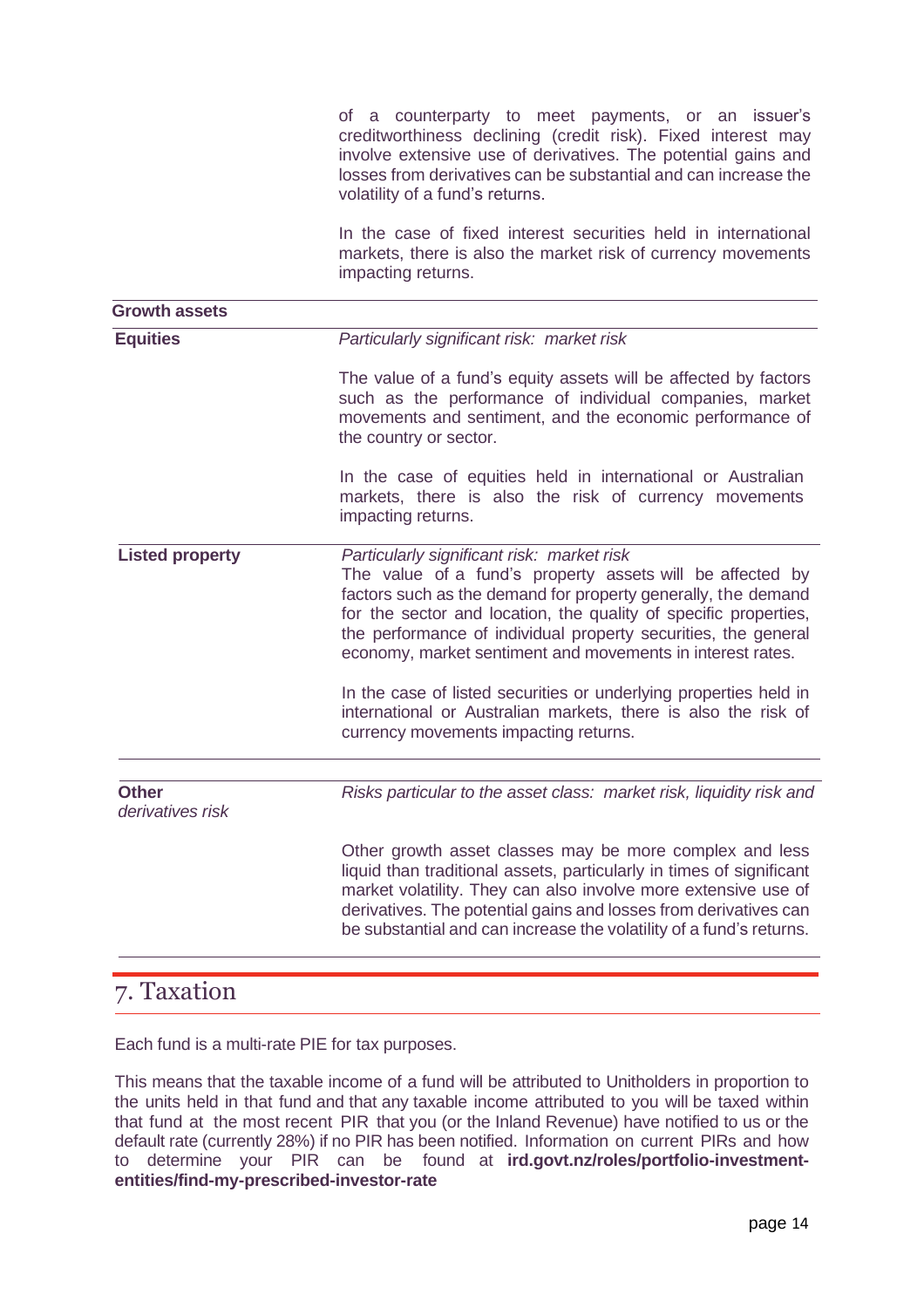We will work out the PIE tax (after offsetting any applicable tax credits) that is attributable to you and then cancel units held by you equal in value to that amount. Similarly, if you are due a refundable PIE tax credit, we will issue additional units equal in value to the amount of the refund. We'll usually make these adjustments for PIE tax after the end of the relevant fund's income year. However, if you withdraw, switch, or transfer units during the year, then we'll make tax adjustments at that time. A fund may also elect to deduct PIE tax from any distributions made to you (although the funds do not currently make regular distributions).

You can find more information about PIEs on the Inland Revenue website **ird.govt.nz** (search for 'PIEs'). We and the Supervisor do not take any responsibility for your taxation liabilities. You should seek your own independent professional advice as to your particular tax position.

A fund must comply with certain requirements to maintain its PIE status. We have powers under the Trust Deed to ensure those requirements are met. For example, while a fund is a PIE you may be restricted from holding more than 20% of the units of a fund. We have the power to restrict your purchase of units, or compulsorily withdraw some or all of your units, in a fund if the number of your units breaches, or will breach, that 20% limit and threatens that fund's eligibility for PIE status.

Where units are held through a Custodial Service, the Custodial Service is a proxy for the investor in a PIE (**PIE Investor Proxy**). The PIE Investor Proxy will be responsible for the payment of tax, and the attribution of income, losses, tax credits and refunds for tax purposes, in respect of the units. Neither we nor the Supervisor will be liable for the attribution of income, losses or refunds or the payment of tax in respect of units held through PIE Investor Proxies.

It is your responsibility to tell BTNZ (where you are invested directly) or the Custodial Service provider (where you are invested through the Custodial Service) your PIR when you invest in a fund or if your PIR changes. If you do not tell BTNZ or the Custodial Service provider, a default rate will be applied.